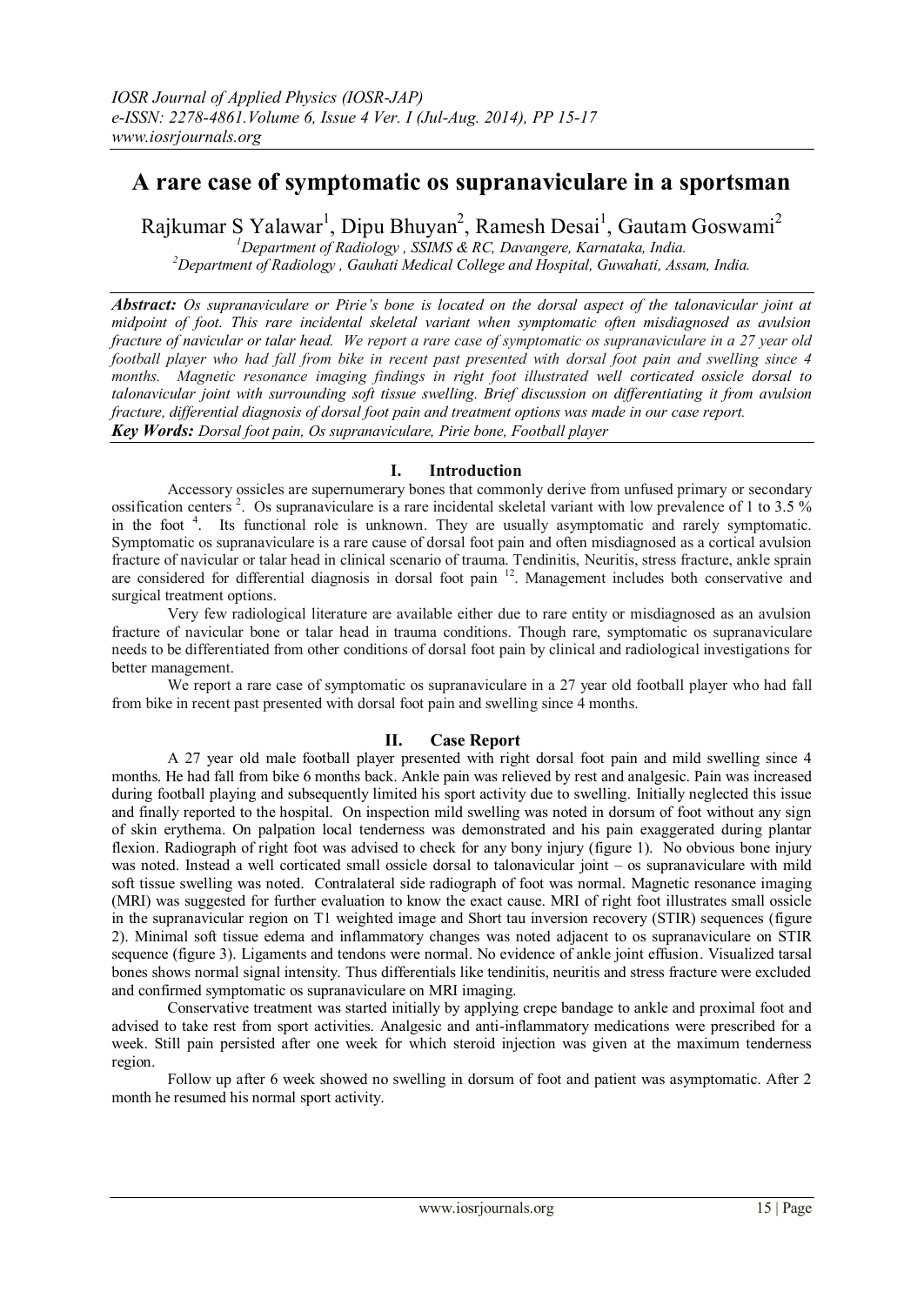## **III. Discussion**

Most accessory ossicles of the foot remain asymptomatic, however can cause painful syndromes, suffer or simulate fractures. Accessory ossicles can be affected by trauma, infection, degenerative disease and osteonecrosis  $^{11}$ . The most common accessory ossicles were accessory navicular (11.7%), os peroneum (4.7%), os trigonum  $(2.3\%)$ , os supranaviculare  $(1.6\%)$ , os vesalianum  $(0.4\%)$ , os supratalare  $(0.2\%)$  and os intermetatarseum  $(0.2\%)$ <sup>3</sup>. The supranaviculare ossicle also known as os talonavicular dorsale, talonavicular ossicle or Pirie's bone is located on the dorsal aspect of the talonavicular joint at midpoint of foot  $2, 8$ . It is a rare skeletal variant and prevalence varies from 1 to 3.5 %<sup>4, 9</sup>. The os supranaviculare may fuse with the navicular to form a spur of no clinical significance  $3$ . Symptomatic os supranaviculare may be misdiagnosed as the cortical avulsion fracture of the navicular bone or talar head  $<sup>1</sup>$ .</sup>

Clinical examination, pain localization, mechanism of injury or overuse along with radiological investigations were helpful for correct diagnosis. Radiographs was the initial investigation to identify the presence of an ossified accessory bone or suspicious fracture. Cartilaginous or non-ossified accessory bones may be identified on ultrasound and in addition useful in assessing adjacent soft tissues changes of inflammation or injury <sup>5, 6</sup>. Sometimes scintigraphy can be used to localize the dorsal foot pain. Computed tomography plays role in demonstrating fracture, degenerative changes at a synchondrosis or sclerosis. Magnetic resonance imaging (MRI) is most useful and problem solving stool in differentiating painful syndrome from avulsion fracture of navicular or talar head  $1, 7$ .

Sports activity like kicking of the football and anatomical location of ossicle was the most common cause for symptomatic os supranaviculare. As os supranaviculare is very small ossicle and sometime difficult to identify sustained injury or inflammatory changes. In our case MRI of the foot shows a well-corticated oval or triangular ossicle with smooth borders dorsal to talonavicular joint to confirm it as os supranaviculare. In literature, avulsion fracture is described as small flake of bone or bony chip with poorly corticated irregular margins and surrounding soft tissue swelling <sup>10</sup>. Occupation and mechanism of injury are important clue to consider and usually seen in snowboarding injuries or middle aged women who wear high heeled shoes <sup>10</sup>.

Management includes both conservative and surgical treatments. Conservative treatment includes immobilization of the foot with bandage or tape, anti-inflammatory medication, physical therapy. If pain persists, steroid injection on the localized area in the alterative therapy. Surgery is preferable in recurrent conditions and best outcome is seen in young patients. In our case conservative treatment gave good result. So surgery was not opted. Patient was symptom free and resumed his routine work after a short layoff. It is important to differentiate this condition with avulsion fracture, as latter requires aggressive treatment in order to prevent serious long-term sequel formation <sup>10</sup>.

## **IV. Conclusion**

Clinical significance of Os supranaviculare in the foot is probably minor but in symptomatic condition may lead to misdiagnosing as an avulsion fracture. This case highlights the importance of the anatomical knowledge of the os supranaviculare and differentiating it from avulsion fracture. MRI was used as a problem solving tool and should be used in concert with clinical findings to guide proper management. Symptomatic os supranaviculare case reports are rare in literature and therefore may be considered in the differential diagnosis of dorsal foot pain.

#### **Acknowledgement:**

Dr. Harsha Chadaga and Dr Shalini Govil for their guidance and support. Fund Support: Nil. Conflict of interest: None.

#### **References**

- [1]. Mellado JM, Ramos A, Salvadó E, Camins A, Danús M. Accessory ossicles and sesamoid bones of the ankle and foot: imaging findings, clinical significance and differential diagnosis. European Radiology 2003 13: L164-L177.
- [2]. Sarrafian SK. Osteology. In: Sarrafian SK (ed). Anatomy of the foot and ankle. 2nd edition. Philadelphia: Lippincott; 1993: P 89– 112.
- [3]. Coskun N, Yuksel M, Cevener M, Arican RY, Ozdemir H, Bircan O. Incidence of accessory ossicles and sesamoid bones in the feet: a radiographic study of the Turkish subjects. Surg Radiol Anatomy 2009.31:19-24.
- [4]. Cilli F, Akcaoglu M. The incidence of accessory bones of the foot and their clinical significance. Acta Orthopaedica et Traumatologica Turcica 2005. 39: 243–246.
- [5]. Brigido MK, Fessell DP, Jacobson JA, Wildman DS, Craig JG, Jamadar DA. Radiography and US of os peroneum fractures and associated peroneal tendon injuries: initial experience. Radiology 2005. P.235–241.
- [6]. Miller TT. Painful accessory bones of the foot. Seminar in Musculoskeletal Radiology 2002. 6:153–161.
- [7]. Karasick D. Fractures and dislocations of the foot. Seminar in Roentgenology 1994. 29:152–175.
- [8]. Gottlieb C, Beranbaum SL. Pirie's bone. Radiology 1950. 55: 423-424.
- Keats TE. The foot. In: Keats. TE, editor. Atlas of normal roentgen variants that may simulate disease. St. Louis: Mosby-Year Book; 1992. p. 615-704.